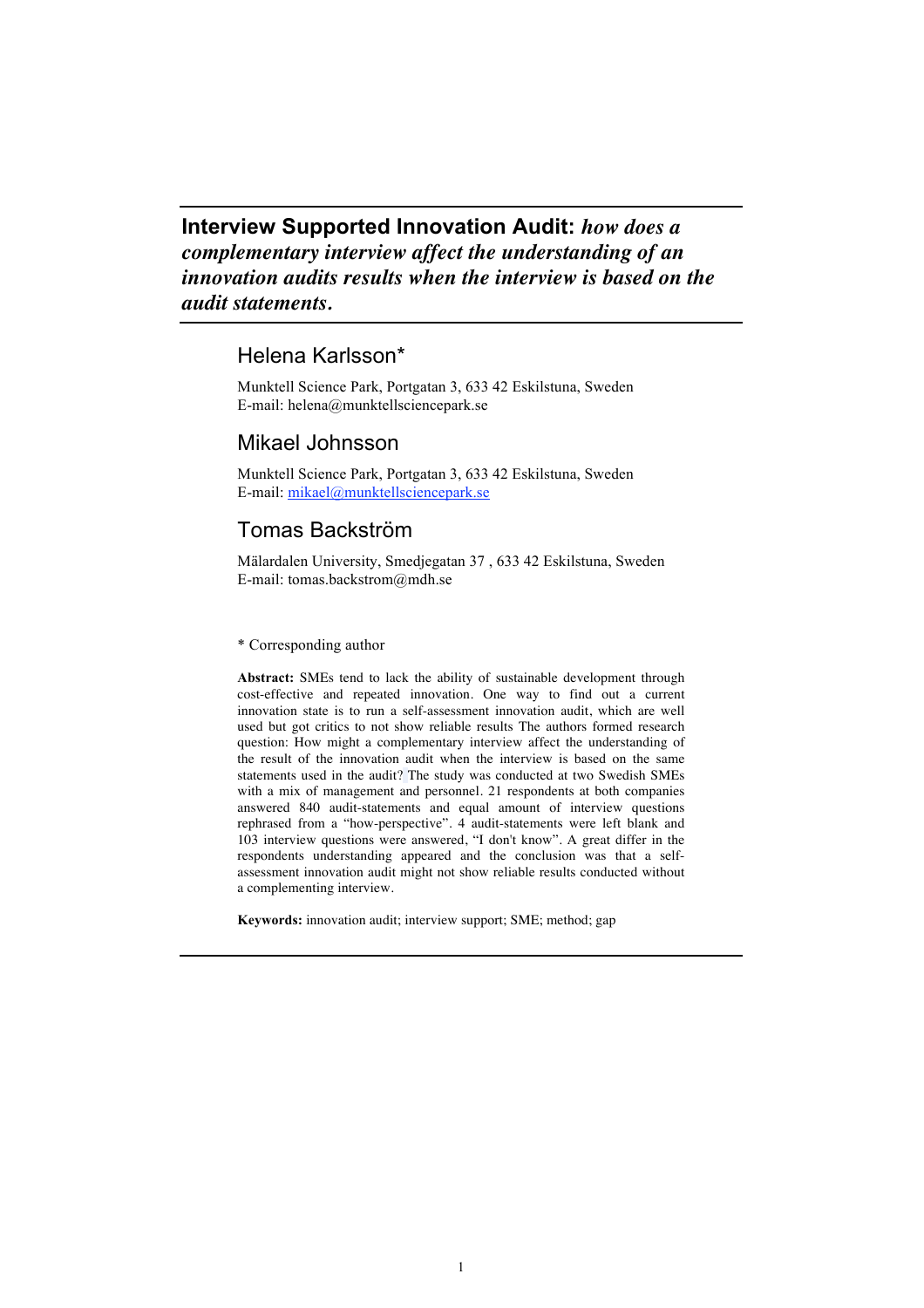### **Problem:**

The authors are working on a longer project that aims to strengthen innovation capacity in a number of Swedish SMEs. A first step in this work was to create an image of the participating SMEs current state of innovation.

Research as well a experience from the industry indicates a low consciousness in SMEs innovation management. Even globally successful companies at the technological edge seem to have a tendency to focus only on technology-based innovations and to a great extent manage innovation as part of the product development process (Christensen, 1997) (Tidd and Bessant, 2009) One common consequence of a deficient innovation management is that SMEs often tend to lack the ability of sustainable development through cost-effective and repeated innovation.

The authors have in various innovation related roles outside the academia under several years met a large number of SMEs and noticed that SMEs often tend to lack the ability to manage innovation in a effective way. They are often more capable of manage those parts of the innovation process that is concentrated around product development e g prototyping and less capable to handle early and late stages of the process e g searching for innovative possibilities or capturing other values than those directly related to increased sales, IP-rights or other values closely connected to the core of innovation. They seem to be unaware of factors that affects innovation capability and the innovation possibility outside the are of innovative products.

SMEs also seems to need to form a knowledge platform of the current state of innovation to know how and where to direct their innovation management. The knowlegde captured from an innovation current state (current state) leads to awareness of strengths, weaknesses and possible improvements of their own current state of innovation, which could be used to develop their strategic innovation platform.

One way to find out a current innovation state at a company is to run an innovation audit, which was suitable for the project the authors are working in. As the authors intend to make several audits of future participating companies in the project, the authors wanted to analyze the results from an audit with purpose to understand the results even more. How does a complementary interview affect the understanding of the result of the innovation audit when the interview is based on the same statements used in the audit?

#### **Current understanding:**

Firms that are innovative are proved to be more successful than non-innovative ones and outperform the non-innovative ones both in terms of growth and financial performance. For an organization to be deliberate and repeatedly innovative a conscious innovation management is required. (Dobni, 2006) (Tidd and Bessant, 2009) Much research has been conducted about the management of the complex innovation process and a large amount of schematic models describing the innovation process is developed, which in an overview perspective are quite similar to each other (Andersson, 1996) (Ottosson, 1999) (Baxter, 2002) (Michanek and Breiler, 2004) (Tidd and Bessant, 2009). There are also a lot of literature describing how to manage innovation (Kelly, 2001) (King and Anderson, 2002) (Adair, 2004) (Johansson, 2005) (Utterback et al., 2006) containing checklists, stories of successful management and "to think about".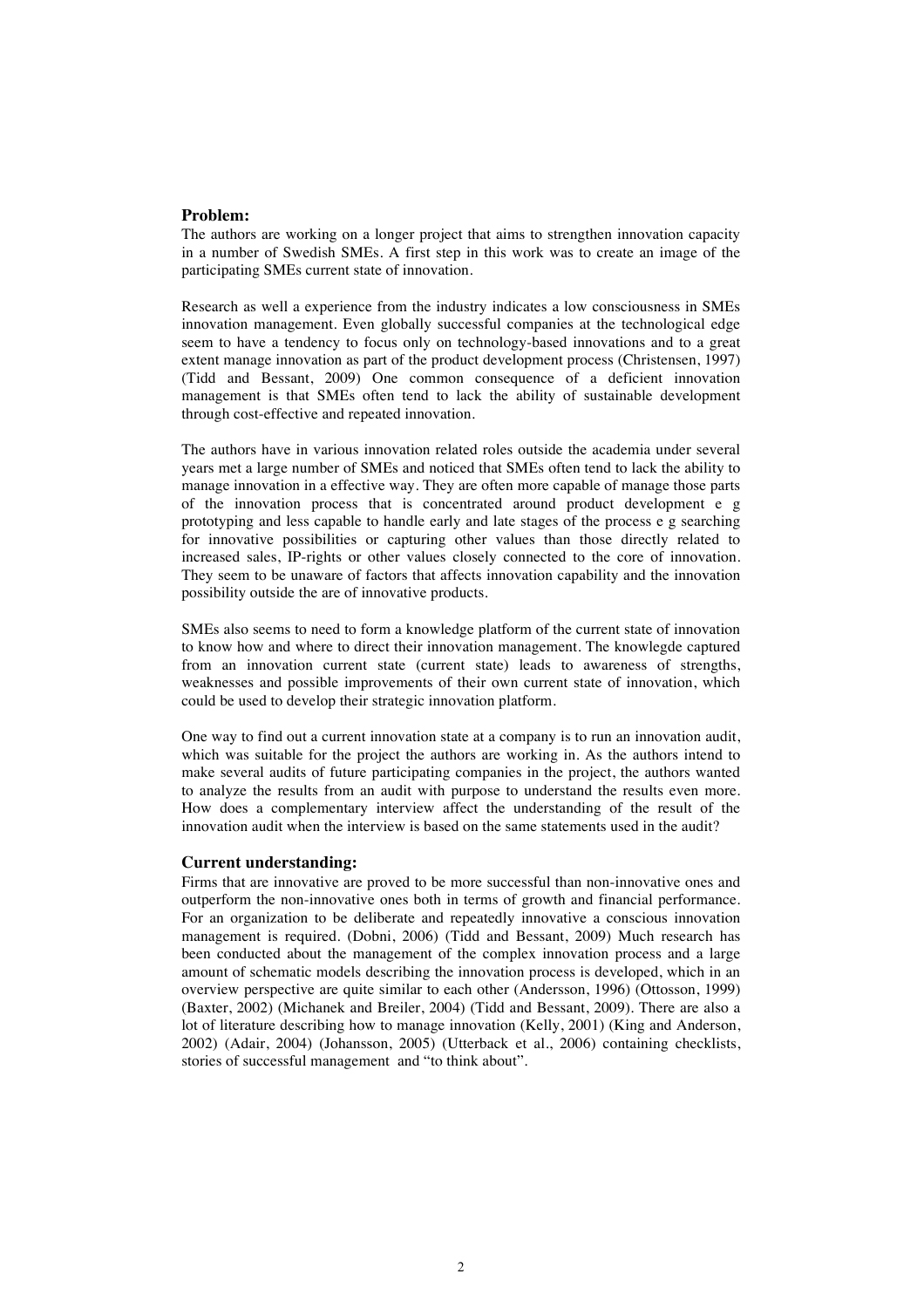Innovation models and innovation processes mention strategies about innovation in different ways. Innovation strategies or strategic innovation is two expressions not be mixed up or misused, but still important for innovation management. An innovation strategy is, to say, more of a way to develop innovations towards a identified market. Strategic innovation is on the other hand a way of thinking, planning and using innovation as a tool in firms who want to be competitive in the long run and use the existing business an a innovative way (Tidd and Bessant, 2009).

From research the authors found different kind of tools to measure innovation or to analyze organizations innovation management (Chiesa et al., 1996) (Noke and Radnor, 2004) (Adams et al., 2006) (Tidd and Bessant, 2009), The purpose with those tools are to identify strength and weeknesses in, mapping, or improving innovation management (Noke and Radnor, 2004) (Adams et al., 2006) (Tidd and Bessant, 2009), or for technical innovation (Chiesa et al., 1996) and to measure effectiveness of performed innovations. Several audits have been developed to provide a better opportunity to show an organization's present situation of innovation. Audits helps to highlight strengths and weaknesses in order to do internal analysis as well as external comparisons. Audits are in general based on a number of statements over which the respondent is supposed to selfestimate the match of the statement and the way the organization handles innovation or an innovation process. Chiesa (Chiesa et al., 1996) developed an technical innovation audit in combination with interviews to identify strength and weaknesses with focus beyond the ordinary developing process but in technical innovations.

When studying described measurement tools above and well-known innovation models, one can realize that an important criteria for innovation performance is to involve the organization into the innovation process. Dobni (Dobni, 2006) showed the importance of organization involvement for successful innovation. However, the authors notice that there seems to be a lack of broad organization involvement through those studies. Furtheron there seems to be a lack of reliable measurement tools with clear references connected to every participating persons mind or knowledge. As innovation is an complex area who every person might have their own opinion about, the authors find it interesting to analyze the result from an audit to find how participating people share references according to innovation at their company. The authors don't find it necessary to develop another audit, there are already a lot of them covering the most important parts of the innovation model and important innovation criterias.

Recently, criticism is directed to audits as a measure tool (Hallgren, 2009). Research show that the results from audits are more suitable to support internal discussions than external benchmarking. Audits does not seem to be so reliable used as tools for benchmarking between different companies (Tidd and Bessant, 2009) and the organizational learning from the audit are often said to be more of an effect of learning from the external audit provider Further has research showed that an organization have to be rather advanced to be able to accomplish and benefit from a self-assessment audit on their own (Hallgren, 2009). Furthermore some audits only involve the management group but suggest that broader involvement should be considered, research indicates that audits need to be supplemented with something more to see the effect of them (Hallgren, 2009) which also was done by complementing interviews according to Chiesa (Chiesa et al., 1996) though they found respondents to consider asked questions as difficult and complicated to understand.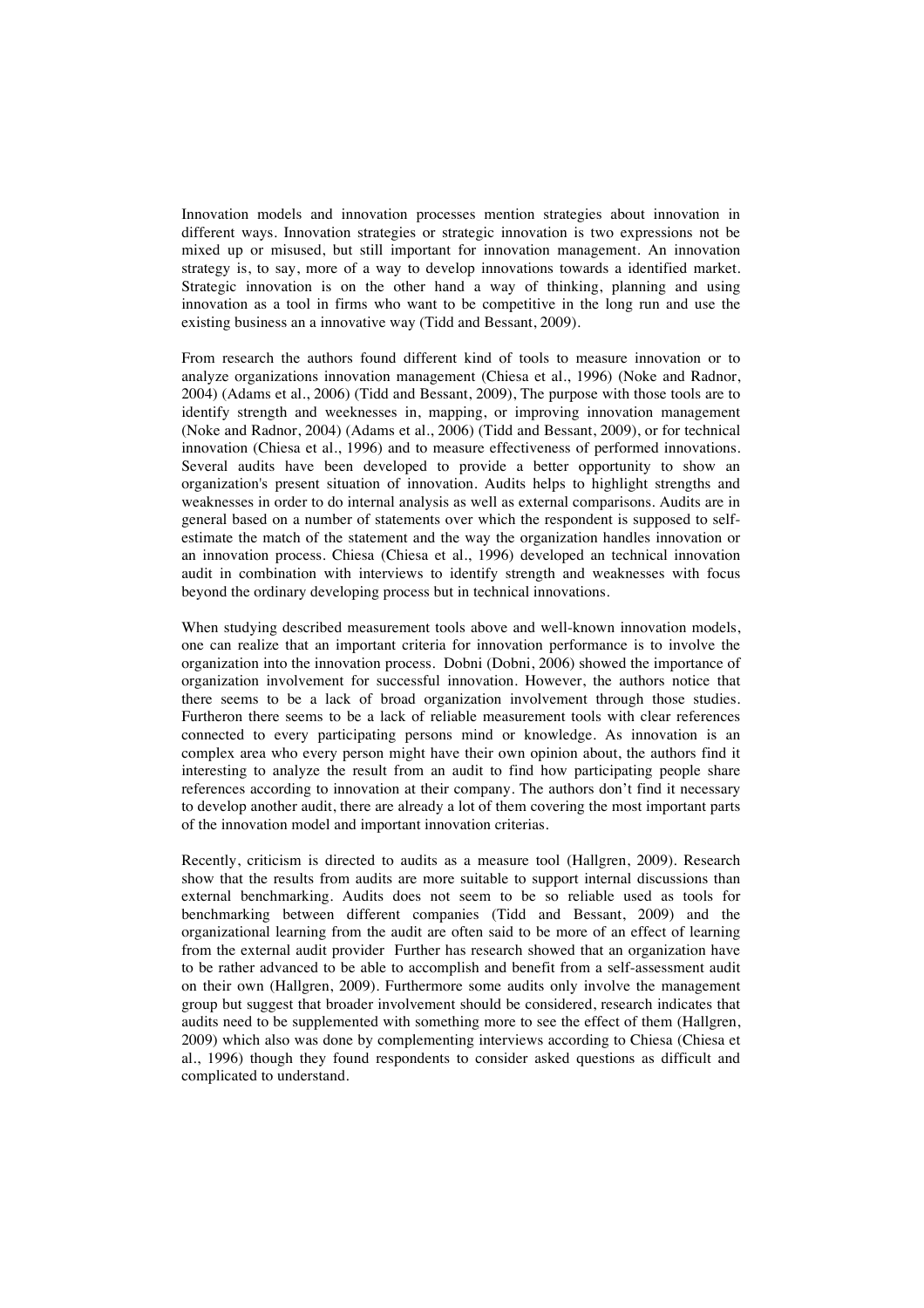## **Research question:**

As the project is a long-term project and the authors intend to make several audits of future participating companies, the authors wanted to gain a deeper understanding from the chosen audit. In order to do so the authors made an additional interview based on the audit which formed the following research question: *How might a complementary interview affect the understanding of the result of the innovation audit when the interview is based on the same statements used in the audit?*

#### **Design/method/approach:**

The study was conducted at two Swedish SMEs, Company A and Company B.

The selection of companies was done by that they would be in different businesses, having their own production and located in Eskilstuna, Sweden. The companies would also be interested in developing an more innovative structure to the company. Another reason for studying companies located in Eskilstuna was to be nearby Mälardalen's University for which the author belongs to.

Company A is one of the leaders in their niche of components in the car manufacturing industry and their customers are spread all over the world. Company B is an electronics consultant which develops and produces electronic components to be built in other products. The authors met the CEOs at both companies to explain how the survey would be managed. Audits and interviews were conducted with both management and personnel from different departments within the companies. The CEOs choose all personnel to participate in the survey and the authors had no impact of the selection, nor didn't they know anyone in person before the survey. According to the method strategy, the authors were focusing at working areas and not on gender or age. The purpose with this method was to collect as broad information and knowledge as possible from the companies. At company A did 11 people out of a total staff of 65 participate and at Company B did 10 people out of a total staff of 38 participate, at both companies there were a mix of management and personnel according to innovation models which support the involvement of "the whole" company into the innovation process. By involving them in the survey the authors assumed to get a true picture of the current innovation state.

In order to identify a current state of innovation the authors chose to use a pre-developed audit. The audit is developed by Tidd and Bessant<sup>i</sup> (Tidd and Bessant, 2009) and the audit headline is "How do we manage Innovation". This audit was chosen because it is part of a comprehensive theoretical context developed by well-reputed scientists with long experience from academia as well as industry.

The audit is based on five areas critical for successful innovation management, including Strategy, Processes, Organization, Linkages and Learning. it is a self-assessment audit that contains 40 statements, eight from each area, that describes "the way we do things here", e.g. *We are good at learning from other organizations.* In order to gain a deeper understanding of the audit results the authors choose to complement the audit with an additional interview. Interview questions was based on the audit statements but rewritten as questions from a "how" perspective e.g. *How do you learn from other organizations?*

Both audits and interviews were given in Swedish why the original audit were translated into Swedish. All respondents conducted the audit before doing the interview. Audits and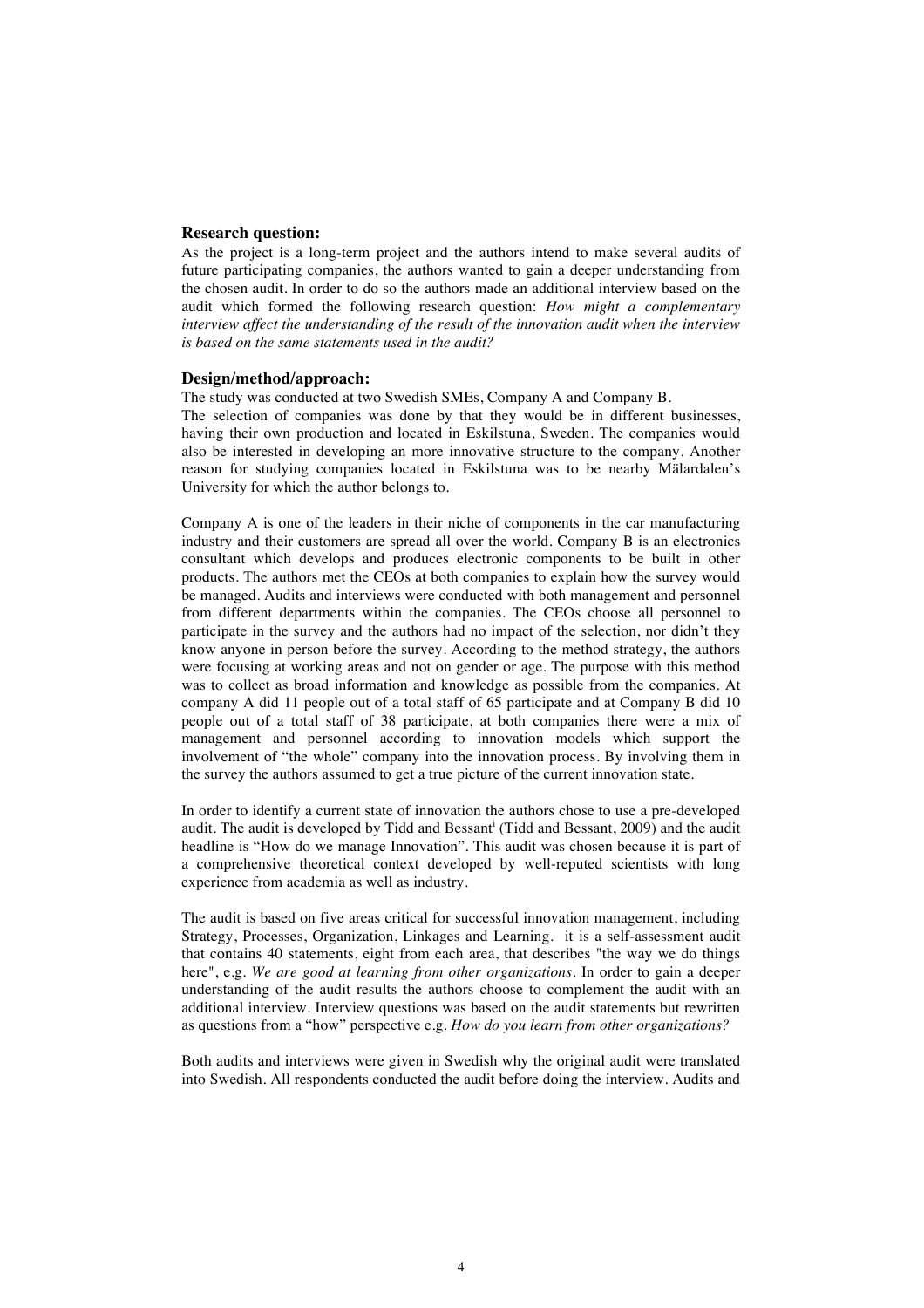interviews were sometimes conducted the same day but more often at different days, not more than one week between the audit and interview.

Audits and interviews were given at the companies. All respondents from company A took the audit at one occasion and all respondents from company B at another occasion. Instructions as well as definitions where written at each audit but also given verbally before handed out to respondents. Respondent answered the audit by scoring each statement with a number from 1 (not true at all) to 7 (very true) depending on how well they considered statements to describe "the way we do things around here". An average time for one audit was about 20 minutes. The respondents sat in the same room but no discussions were allowed, if there was any problem in understanding the statements the respondent could ask the authors who were present the hole time. When the respondents had any questions the author made the same statement but in other words.

The interview questions were structured with open answers and conducted individually by each one of the respondents. The interviewer (one of the authors) read the questions loud and the respondent was free to speak without being interrupted or corrected. When respondents did not understand a question the interviewer gave a further explanation or rephrased the question without changing the overall meaning. The average time for conducting the interview where approximately 1 hour and 10 minutes. The interviewer typed the answers simultaneously as the respondent gave the answer and audiorecordings were also made.

In total 21 out of 103 possible respondents at both companies, answered 840 audit statements and 840 interview questions that where documented through written audits, audio recordings and written interviews notes.

### **Findings:**

Interview answers were given on a spontaneous five-graded scale. Regardless of the content of the answer and interview area all interview answers could be suited into one of five subgroups at this scale. The scale ranged, at one extreme, from not being able to answer the question, to - at the other extreme, being able to give an answer that described not only *how* a certain behavior was conducted but also *why* it is conducted and in that way. All five subgroups of the scale were:

*not if what how why* Not able to answer Able to answer if done Able to answer what is done Able to answer how is done Able to answer why done

Table 1: Spontaneous answering scale

Table 2 below shows the average audit score of all 40 statements for each of the respondents from both companies. Scores where given on a scale ranging from 1 (not true at all) to 7 (very true) depending on how well the respondents considered statements to describe "the way we do things around here". The average audit score of company A is 3.9 leaving four respondents with under-average scores and four with over average scores - which gives a total score-span of 2.0 units. The average audit score of company B is 5.3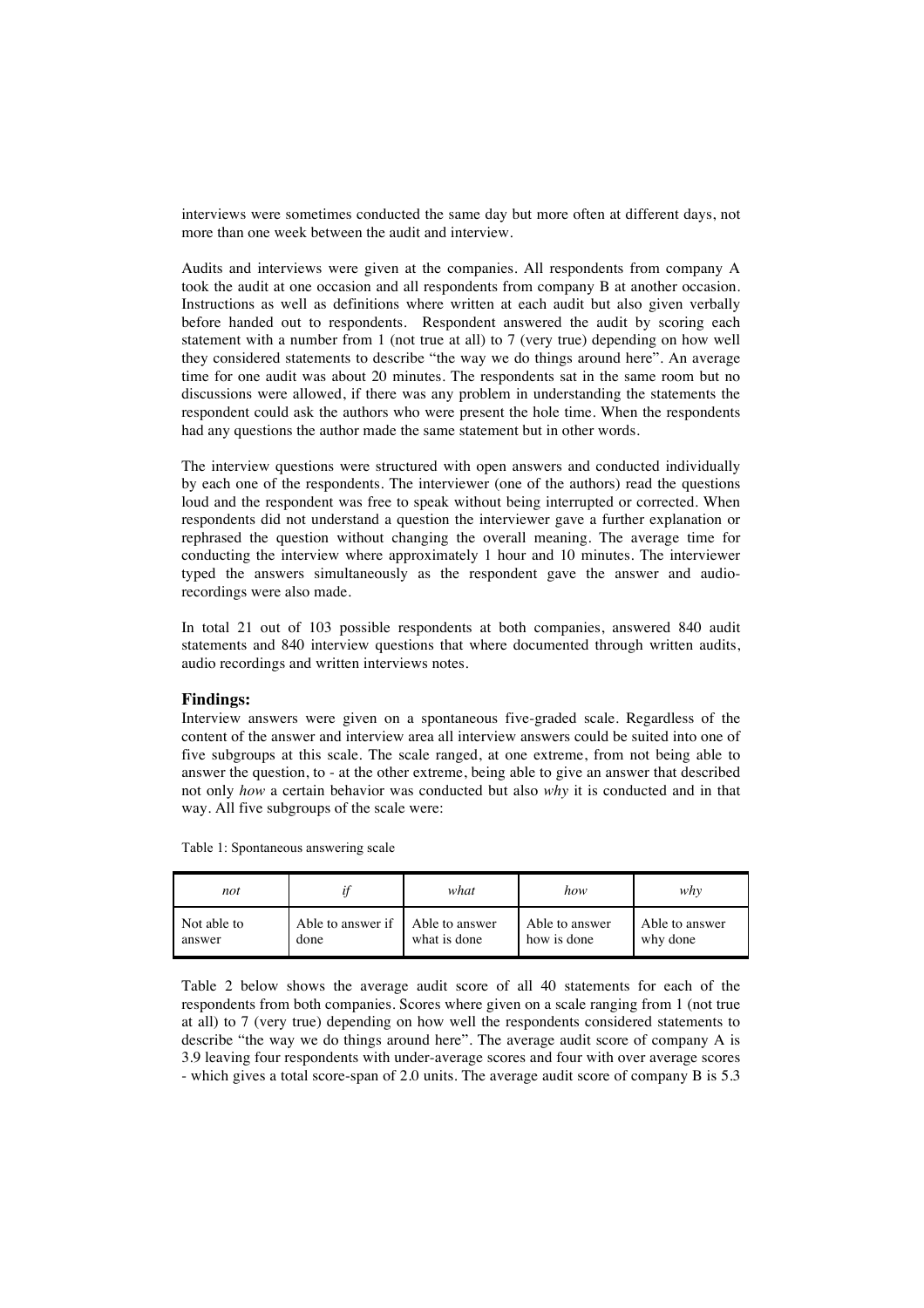where four respondents had individual under-average scores and five over-average scores. The total score-span of company B where 1.8 units.

| Respondent |     | 2   | 3   | 4   | 5   | 6   | 7   | 8   | 9   | 10  | 11     | Co total<br>average |
|------------|-----|-----|-----|-----|-----|-----|-----|-----|-----|-----|--------|---------------------|
| Co A       | 3,3 | 3,4 | 3,6 | 3,6 | 3,6 | 3,9 | 3,9 | 4,2 | 4,3 | 4,3 | 5,3    | 3,9                 |
| Co B       | 4,2 | 4,4 | 5,2 | 5,2 | 5,3 | 5,4 | 5,6 | 5,7 | 5,9 | 6,0 | $\sim$ | 5,3                 |

Table 2: Respondents average audit score

Out of 840 audit-statements, e.g. *we work well in teams,* four statements were left unanswered. One respondent from company B choose to leave two statements blank, one from the linkages-area and one from the process-area, one respondent from company A left one organization-statement blank and a second respondent from company A choose to leave a blank answer at one of the organization-statements.

Out of 840 interview questions, e.g. *How do you work in teams?,* 103 where answered "I don't know". According to the interview answers, the reason for not being able to answer the interview questions where mainly two;

- 1. The respondents did not know "how", "what" or sometimes even "if" the organization worked with what was asked for e.g. working in teams. "I don't know"-answers where often motivated with "It is not my area".
- 2. The respondent did not fully understand the meaning of the area asked for. E g when asked "how do you work in teams" the respondent did not know what teams there were or did not understand what was meant by "teams".

Table 3 lists the number of unanswered audit statement and interview questions and shows how these are distributed over audit/interview areas.

| Areas        | Co A<br>Average<br>audit score | Co A<br><b>Blank</b><br>audits | Co A<br>"I don't<br>$know$ "-<br>answers<br>interview | Co B<br>Average<br>audit score | Co B<br><b>Blank</b><br>audits | Co B<br>"I don't<br>$know$ "-<br>answers<br>interview |
|--------------|--------------------------------|--------------------------------|-------------------------------------------------------|--------------------------------|--------------------------------|-------------------------------------------------------|
| Strategy     | 3,9                            |                                | 24 (of 88)                                            | 5.5                            |                                | $8($ of $80)$                                         |
| Processes    | 3,9                            |                                | 10 (of 88)                                            | 5,1                            | $1($ of 80 $)$                 | $10($ of $80)$                                        |
| Organization | 4,1                            | $1($ of 88)                    | $5($ of 88)                                           | 5,4                            |                                | $5($ of 80)                                           |

Table 3: Number of audit statements and interview questions not answered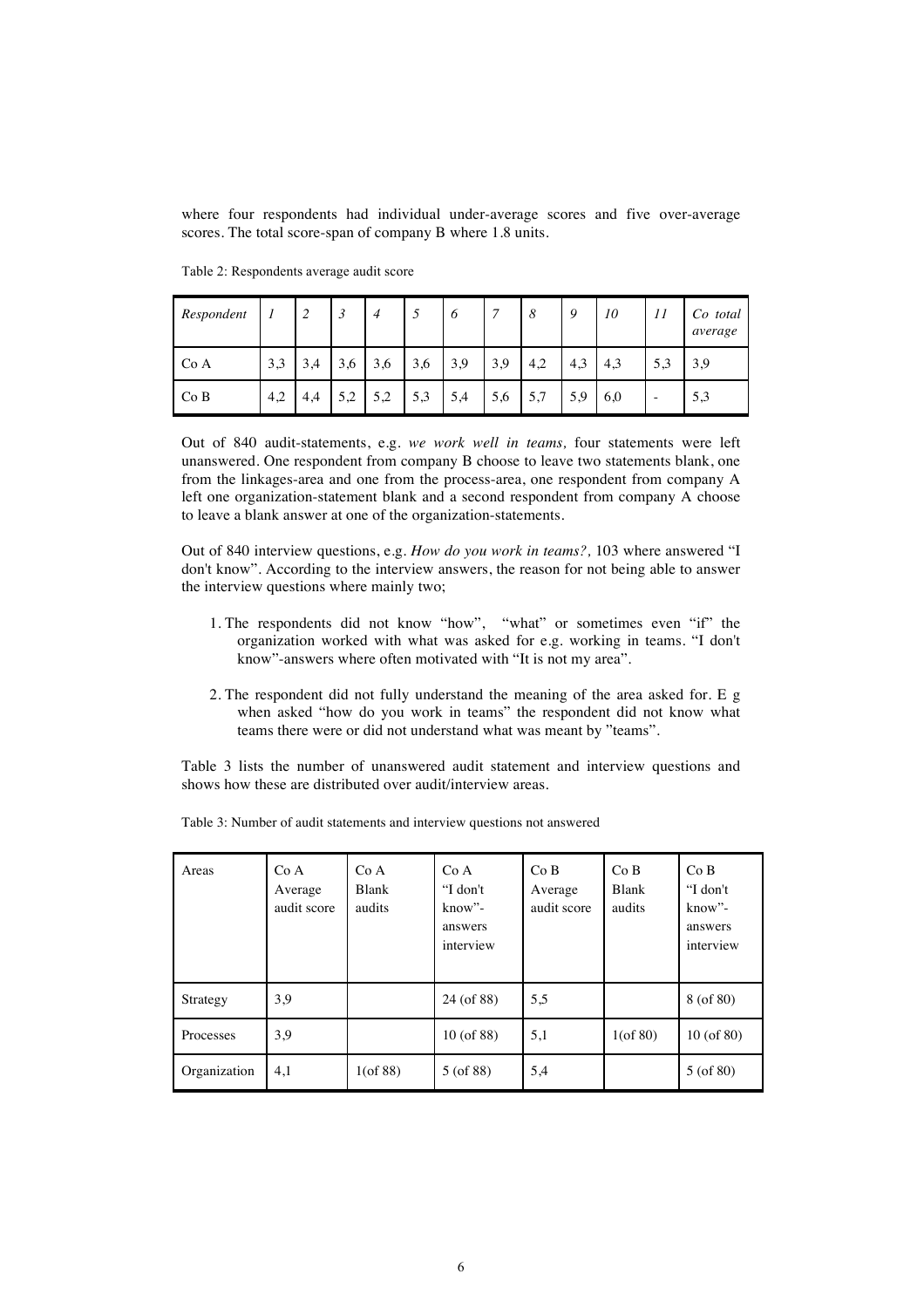| Linkages  | 4,3 | $1($ of 88)  | 14 (of 88)   | 5,5 | $1($ of 80)     | $9($ of 80)      |
|-----------|-----|--------------|--------------|-----|-----------------|------------------|
| Learning  | 3,5 |              | $10($ of 88) | 4,9 |                 | $8($ of $80)$    |
| All areas | 3,9 | $2($ of 440) | 63 (of 440)  | 5,3 | $2($ of 400 $)$ | $40$ (of $400$ ) |

Table 4 below lists the interview questions from each of the five interview/audit areas that received most "I don't know answers". Seven out of ten statements connected to those questions (e.g. statement *we work well in teams* and the question *How do you work in teams?)* where scored higher in the audit than the average statement of the area. These are colored marked in the table below. The interview questions from each of the five interview/audit areas that received *least* "I don't know answers" is also listed in the table.

| Area         | Co                      | No. of question and<br>statement | No. of "I don't<br>$known$ "-<br>answers to the<br>interview<br>question | No. of audit<br>estimations<br>left blank | Question<br>average | Area<br>average |
|--------------|-------------------------|----------------------------------|--------------------------------------------------------------------------|-------------------------------------------|---------------------|-----------------|
| Processes    | A                       | Processes no 22                  | $\overline{\mathbf{5}}$                                                  | $\mathbf{0}$                              | 4,2                 | 3,9             |
|              | $\mathsf{A}$            | Processes no 37                  | $\theta$                                                                 | $\Omega$                                  | 5,7                 | 3,9             |
|              | B                       | Processes no 32                  | 3                                                                        | $\Omega$                                  | 4,6                 | 5,1             |
|              | B                       | Processes no 37                  | $\Omega$                                                                 | $\Omega$                                  | 5,4                 | 5,1             |
| Linkages     | A                       | Linkages no 34                   | 5                                                                        | $\Omega$                                  | 3,0                 | 4,3             |
|              | $\mathbf{A}$            | Linkages no 29                   | $\mathbf{0}$                                                             | $\mathbf{0}$                              | 4,6                 | 4,3             |
|              | $\overline{B}$          | Linkages no 29                   | $\overline{3}$                                                           | $\overline{\mathbf{0}}$                   | 4,6                 | 4,3             |
|              | B                       | Linkages no 14                   | $\Omega$                                                                 | $\mathbf{0}$                              | 5,8                 | 5,5             |
| Learning     | $\overline{\mathbf{A}}$ | Learning no 40                   | $\overline{4}$                                                           | $\overline{\mathbf{0}}$                   | 3,5                 | 3,5             |
|              | $\mathbf{A}$            | Learning no 15                   | $\mathbf{0}$                                                             | $\mathbf{0}$                              | 3,8                 | 3,5             |
|              | B                       | Learning no 20                   | $\overline{\mathbf{3}}$                                                  | $\overline{\mathbf{0}}$                   | 5,2                 | 4,9             |
|              | B                       | Learning no 15                   | $\Omega$                                                                 | $\mathbf{0}$                              | 5,6                 | 4,9             |
| Organization | A                       | Organization no 18               | $\overline{2}$                                                           | $\overline{\mathbf{0}}$                   | 4,5                 | 4,1             |
|              | A                       | Organization no 8                | $\mathbf{0}$                                                             | $\mathbf{0}$                              | 5,1                 | 4,1             |

Table 4: Average audit score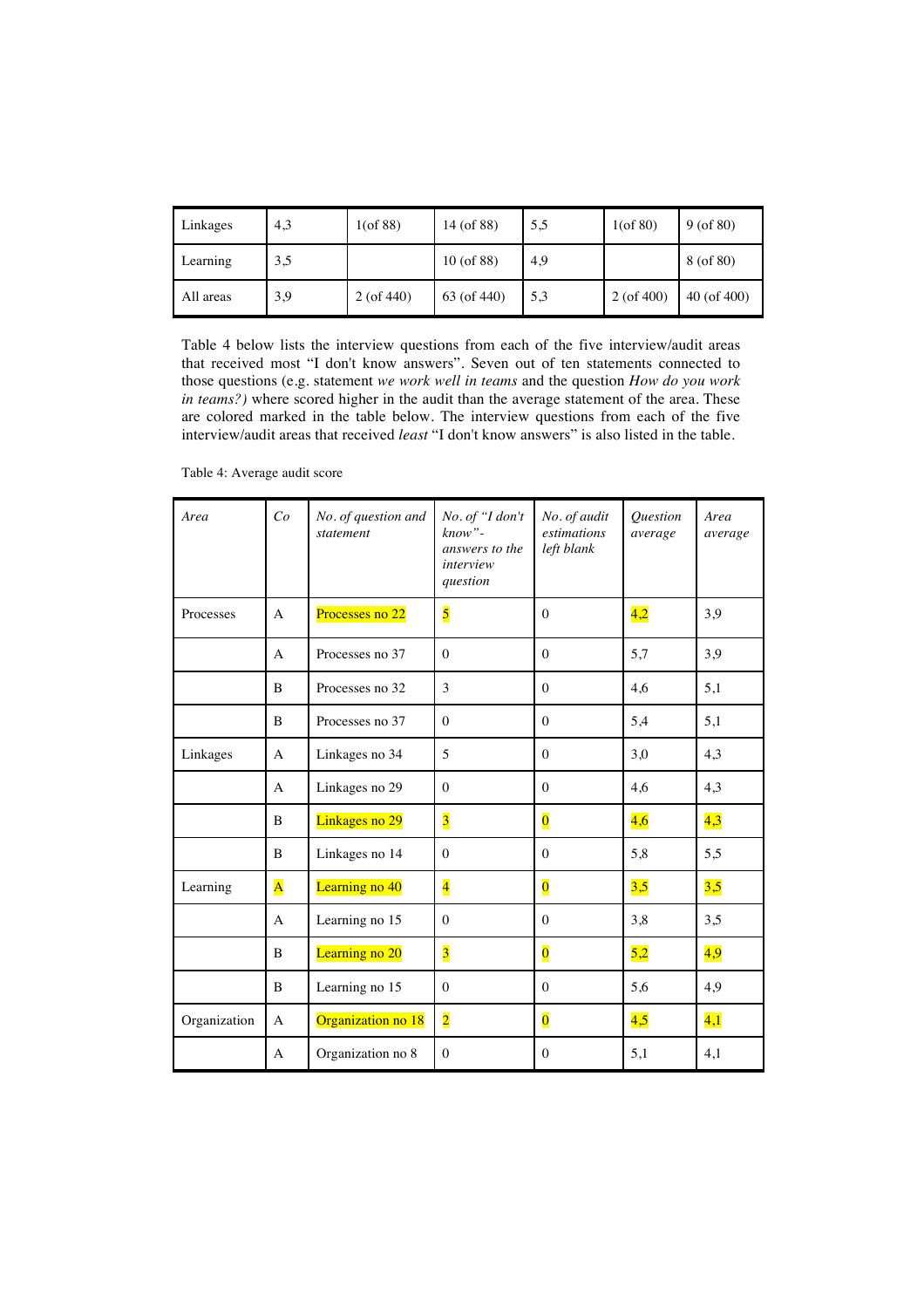|          | B | Organization no 18 | $\overline{\mathbf{2}}$ | $\overline{\mathbf{0}}$ | 5,4 | 5,4 |
|----------|---|--------------------|-------------------------|-------------------------|-----|-----|
|          | B | Organization no 8  | $\mathbf{0}$            | $\mathbf{0}$            | 6,0 | 5,4 |
| Strategy | A | Strategy no 21     | $\overline{\mathbf{z}}$ | $\bf{0}$                | 4,4 | 3,9 |
|          | A | Strategy no 1      | $\Omega$                | $\mathbf{0}$            | 4,0 | 3,9 |
|          | B | Strategy no 36     | $\overline{c}$          | $\Omega$                | 4,0 | 5,5 |
|          | B | Strategy no 21     | $\Omega$                | $\mathbf{0}$            | 4,4 | 5,5 |

## **Contribution:**

The major contribution of the complementary interviews was that it offered additional reference points, which made it possible to refer different answers to each other and to interview answers. Thereby offer a more nuanced understanding of the results. Especially three kinds of reference points affected the understanding of the audit results; the spontaneous answering scale as shown an table 1; non-answers of both audit statements and interview questions (audit statements left blank and interview questions answered "I don't know"); average audit score of statements interlinked with different interview questions or groups of interview questions.

How did the spontaneous answer scale (not, if, what, how and why) affect the understanding of the audit results? The spontaneous scale made it possible to refer individual answers to each other and thereby reveal differences in knowledge about the statement areas. This could indicate that results from the audit describe *if* respontents are working in a way that supports innovation rather than to what extent that behavior is implemented throughout the organization. E.g. one respondent who is able to score an audit statement without being able to describe *how* the statement is conducted (or even what), which could indicate that the respondent know what is done but is not part of that work.

How did the non-answers of the audit and interview affect the understanding of the audit results? The numbers of non-answers given at the interviews were more than 25 times the number of non-answers given at the audits.

The two main reasons for not being able to answer the interview questions seemed to be either lack of knowledge of the area asked for or not understanding the question asked. When respondents did not know "how", "what" or sometimes even "if" the organization worked with what was asked for e.g. working in teams. "I don't know"-answers were often motivated with "It is not my area". The difference between number of non-answers given at the audit and non-answers given at the interview because of lack of knowledge in question asked could also implicate that respondents know about what is asked for but is not part of that themselves.

The interviewers often felt that respondents were unable to answer the interview questions because they did not understand the question. Interview questions were based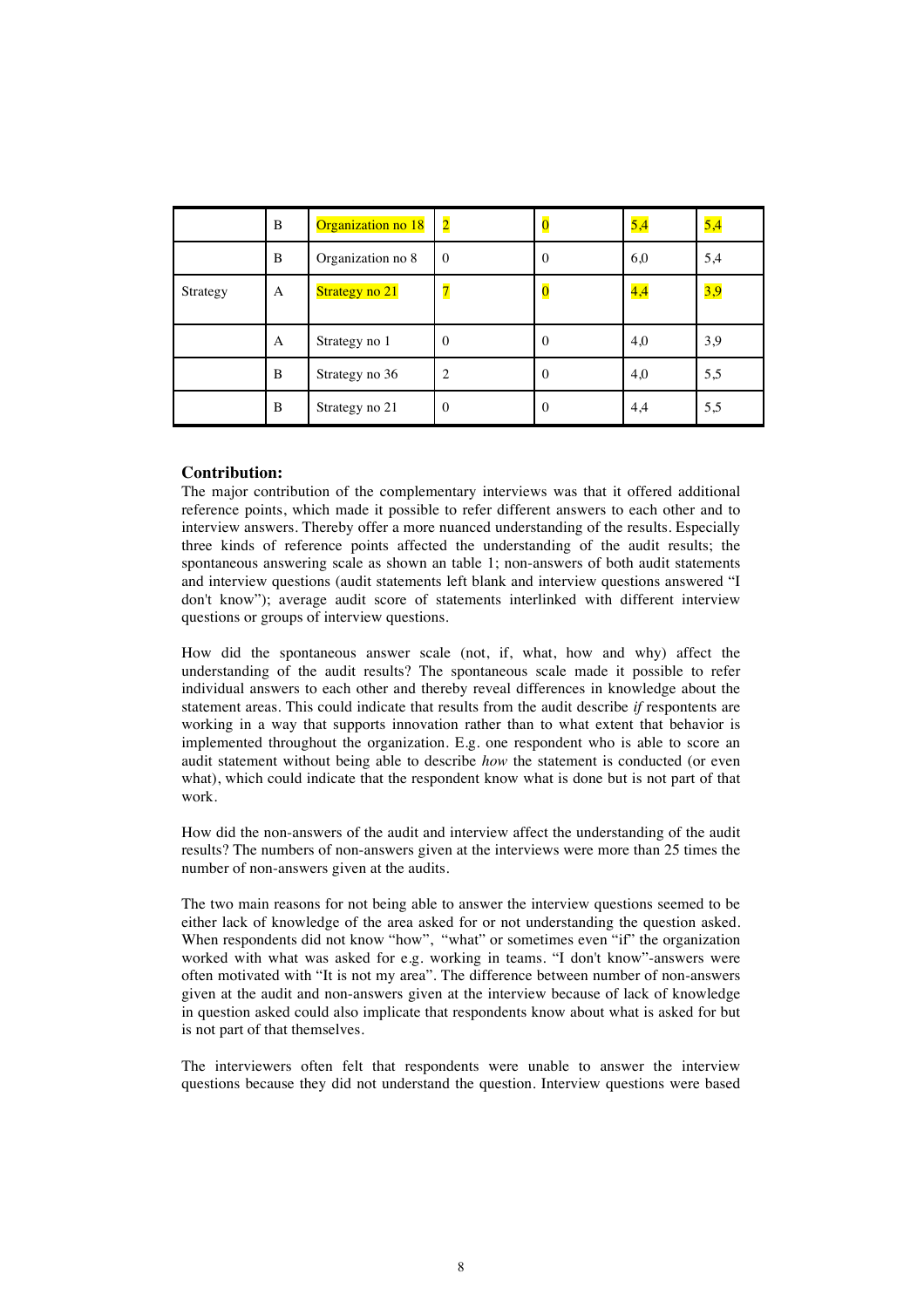on the audit statements which means that if respondents did not fully understand what was asked for in the interview one should expect them to have problems with the statements as well. If true, that would indicate that respondents at several occasions estimated how well a statement matched "the way we do things around here" at the company without fully understanding what was actually estimated.

How did audit scores of statements that are interlinked with different interview questions or groups of interview questions affect the understanding of the audit results? The most surprising finding was when referring average audit scores to interview questions with the most "I don't know" answers. It showed that 7 out of 10 of the audit statements interlinked with the interview questions with most "I don't know answers" (of each area) were given a higher audit score than the average score of that audit area (e.g. linkagesarea). This could indicate that the respondents did not fully understand what they where estimating because the statement was given a high average score in the audit (e.g. considered to give a good description of "the way we do things around her") but a large proportion of the respondents were unable to describe "how".

Overall interviews offered additional references, that were not absolute, but still provided a possibility to refer individual answers or groups of answers to each other and helped to reveal nuances that could not be read out of the audit on its own.

#### **Practical implications:**

According to this survey, based on the research question, the authors have pointed out several findings that might have an affect in understanding the results of an additional interview to an innovation audit. Research show that the results from audits are more suitable to support internal discussions than external benchmarking (Hallgren, 2009) (Tidd and Bessant, 2009) which should be taken into account when practical implications are to be discussed. This kind of interview-supported-audit-method might be a tool that increases the usability of audits as benchmarking tools, which the authors would be interesting to follow through future research.

As a result of this survey, the authors find the complementing interviews useful for; Existing innovation audits in order to detect differences in how a respondent is able to answer from a given statement and an open question regarding the same area; A simple add-on to established innovation audits the method showed in this paper offers a extended frame of reference; As a frame of reference that could increase the usability of existing audits in respect of an organization's internal innovation analysis as well as its reliability in scientific and academic context; Extended comparability that increases the reliability of data analyses by e g lessen the subjectivity when data is collected by two or more interviewers and/or when using of a common frame of reference when interpreting individual answers.

The main implications and usefulness for academia is the possibilities to conduct more detailed analyzing in accordance to the collected data. The interviews allow increased analyzing in terms of internally comparability between e g individuals, groups of individuals, departments and positions. Further on, different measurement occasions, does not only show development of areas measured but also development in individuals awareness of innovation, which might reveal innovation-gaps and innovation-imbalances. Which also, even further on, can be used externally when comparing innovation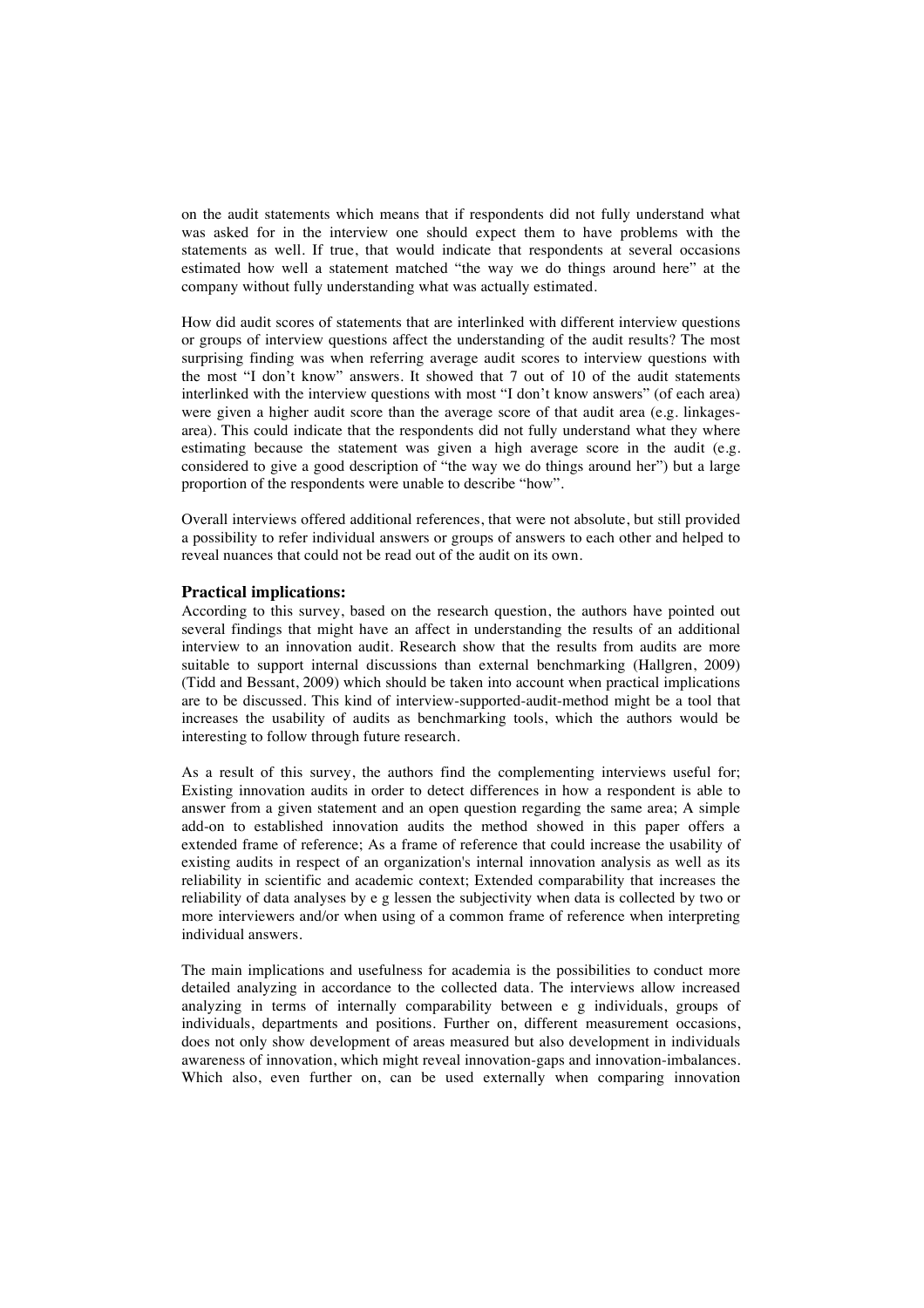awareness between different companies.

Practical implications for practitioners could be that internal as well as external points of reference would extend the usability and positive effects of self conducted audits for organizations that choose to use such. Points of reference ease the complexity of the analyze-phase and make it easier to evaluate collected data. Something that could be especially important when someone from outside the profession of innovation is auditing their own business. Strength of the method is that it is easy to use and that it provides additional points of reference independently of what audit attached to. This makes it possible to use any established audit suitable for the company. A more accurate picture of current state of innovation increases practitioners ability to locate resources to strengthen their innovation capability in a better way by revealing potential innovation-gaps and innovation-imbalances. As an external point of reference it could be used as a fix point against which one or more results could be related to set light on how one or more results is related to the fix point. Could be used for in-house comparisons as well as for comparisons with results from other organizations.

### **References and Notes**

- ADAIR, J. 2004. *Adair on Creativity and Innovation,* London, UK, Thorogood Publishing Ltd.
- ADAMS, R., BESSANT, J. & PHELPS, R. 2006. Innovation management measurement: A review. *International Journal of Management Reviews,* 8**,** 21.
- ANDERSSON, R. 1996. *Uppfinnarboken Om uppfinnandets innersta väsen,* Malmö, Sweden, Lieber-Hermods.
- BAXTER, M. 2002. *Product Design,* Cheltenham, UK, Nelson Thornes Ltd.
- CHIESA, V., COUGHLAN, P. & VOSS, C. 1996. Development of a technical innovation audit. *The Journal of product innovation management,* 13**,** 105-136.
- CHRISTENSEN, C. 1997. *The Innovator's Dilemma,* Boston, USA, Harvard Business School Press.
- DOBNI, C. B. 2006. The innovation blueprint. *Business Horizons,* 49**,** 329.
- HALLGREN, E. 2009. How to Use an Innovation Audit as a Learning Tool: A Case Study of Enhancing High-Involvement Innovation. *Creativity and Innovation Management,* 18**,** 48.
- JOHANSSON, F. 2005. *Medicieffecten,* Stockholm, Sweden, BookHouse Publishing AB.
- KELLY, T. 2001. *The Art of Innovation,* New York, Random House.
- KING, N. & ANDERSON, N. 2002. *Managing Innovation and Change: A Critical Guide for Organizations,* London, UK, Thomson.
- MICHANEK, J. & BREILER, A. 2004. *Idéagenten en handbok i idea management,*  Jönköping, Sweden, Brain Books AB.
- NOKE, H. & RADNOR, Z. J. 2004. Navigating innovation: a diagnostic tool supporting the process. *Journal of Manufacturing Technology Management,* 15**,** 172.